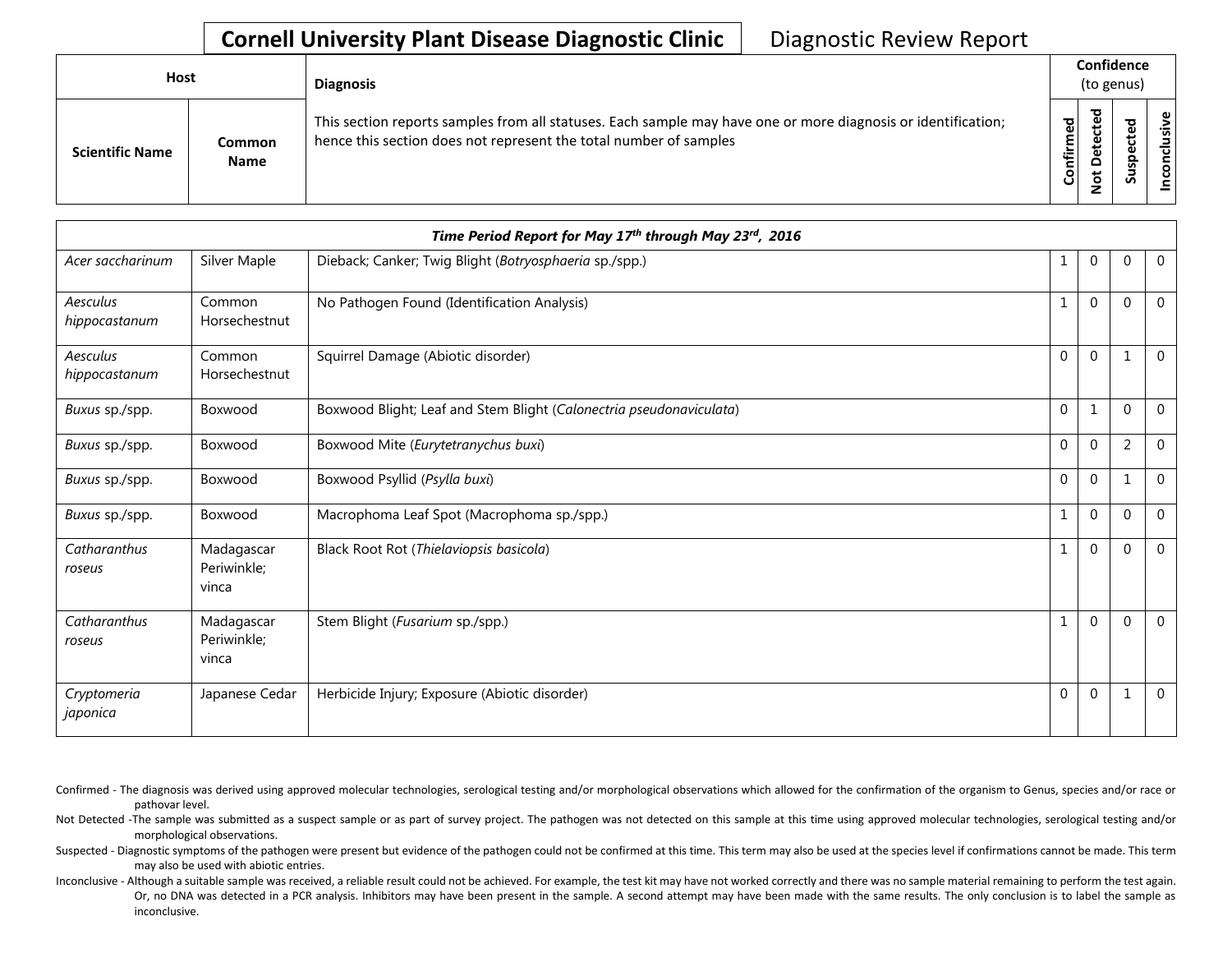| Host                   |                              | <b>Diagnosis</b>                                                                                                                                                                   |           |                         |   |                |  |  | Confidence<br>(to genus) |  |  |  |
|------------------------|------------------------------|------------------------------------------------------------------------------------------------------------------------------------------------------------------------------------|-----------|-------------------------|---|----------------|--|--|--------------------------|--|--|--|
| <b>Scientific Name</b> | <b>Common</b><br><b>Name</b> | This section reports samples from all statuses. Each sample may have one or more diagnosis or identification;<br>hence this section does not represent the total number of samples | Confirmed | ᇃ<br>سد<br>≏<br>سه<br>– | ທ | ω<br>∙કે<br>᠊ᠣ |  |  |                          |  |  |  |

| Cryptomeria                | Japanese Cedar | No Pathogen Found (Identification Analysis)                         | 1            | $\Omega$     | $\Omega$     | $\mathbf{0}$   |
|----------------------------|----------------|---------------------------------------------------------------------|--------------|--------------|--------------|----------------|
| japonica                   |                |                                                                     |              |              |              |                |
| Cryptomeria<br>japonica    | Japanese Cedar | Cercospora Needle Blight (Cercospora sp./spp.)                      | $\mathbf{0}$ | 1            | $\Omega$     | $\mathbf 0$    |
| Cryptomeria<br>japonica    | Japanese Cedar | Pestalotiopsis Needle Blight; Tip Blight (Pestalotiopsis sp./spp.)  | 1            | $\mathbf{0}$ | $\Omega$     | $\mathbf{0}$   |
| Cryptomeria<br>japonica    | Japanese Cedar | Scale Insects (Order homoptera)                                     | 1            | $\Omega$     | $\Omega$     | $\mathbf{0}$   |
| Cryptomeria<br>japonica    | Japanese Cedar | Spider Mites (Family Tetranychidae)                                 | $\mathbf{0}$ | $\Omega$     | $\mathbf{1}$ | $\mathbf 0$    |
| Euonymus sp./spp.          | Euonymus       | Bacterial Crown Gall (Rhizobium radiobacter)                        | $\Omega$     | $\Omega$     | 1            | $\overline{0}$ |
| Helleborus sp./spp.        | Hellebore      | Phytophthora Stem Rot (Phytophthora sp./spp.)                       | 1            | $\Omega$     | $\Omega$     | $\overline{0}$ |
| Ilex crenata               | Japanese Holly | Black Root Rot (Thielaviopsis basicola)                             | 1            | $\mathbf{0}$ | $\Omega$     | $\mathbf{0}$   |
| Juniperus sp./spp.         | Juniper        | Moisture Stress (Abiotic disorder)                                  | $\Omega$     | $\Omega$     |              | $\Omega$       |
| Juniperus sp./spp.         | Juniper        | Not Pathogen; Saprophyte (Secondary Agents; Saprophytes; Unspecif.) | 1            | $\mathbf 0$  | $\Omega$     | $\mathbf{0}$   |
| Juniperus sp./spp.         | Juniper        | Root Damage (Abiotic disorder)                                      | $\mathbf 0$  | $\mathbf{0}$ | 1            | $\mathbf{0}$   |
| Lycopersicon<br>esculentum | Tomato         | No Pathogen Found (Identification Analysis)                         | 1            | $\Omega$     | $\Omega$     | $\mathbf 0$    |

Confirmed - The diagnosis was derived using approved molecular technologies, serological testing and/or morphological observations which allowed for the confirmation of the organism to Genus, species and/or race or pathovar level.

Not Detected -The sample was submitted as a suspect sample or as part of survey project. The pathogen was not detected on this sample at this time using approved molecular technologies, serological testing and/or morphological observations.

Suspected - Diagnostic symptoms of the pathogen were present but evidence of the pathogen could not be confirmed at this time. This term may also be used at the species level if confirmations cannot be made. This term may also be used with abiotic entries.

Inconclusive - Although a suitable sample was received, a reliable result could not be achieved. For example, the test kit may have not worked correctly and there was no sample material remaining to perform the test again. Or, no DNA was detected in a PCR analysis. Inhibitors may have been present in the sample. A second attempt may have been made with the same results. The only conclusion is to label the sample as inconclusive.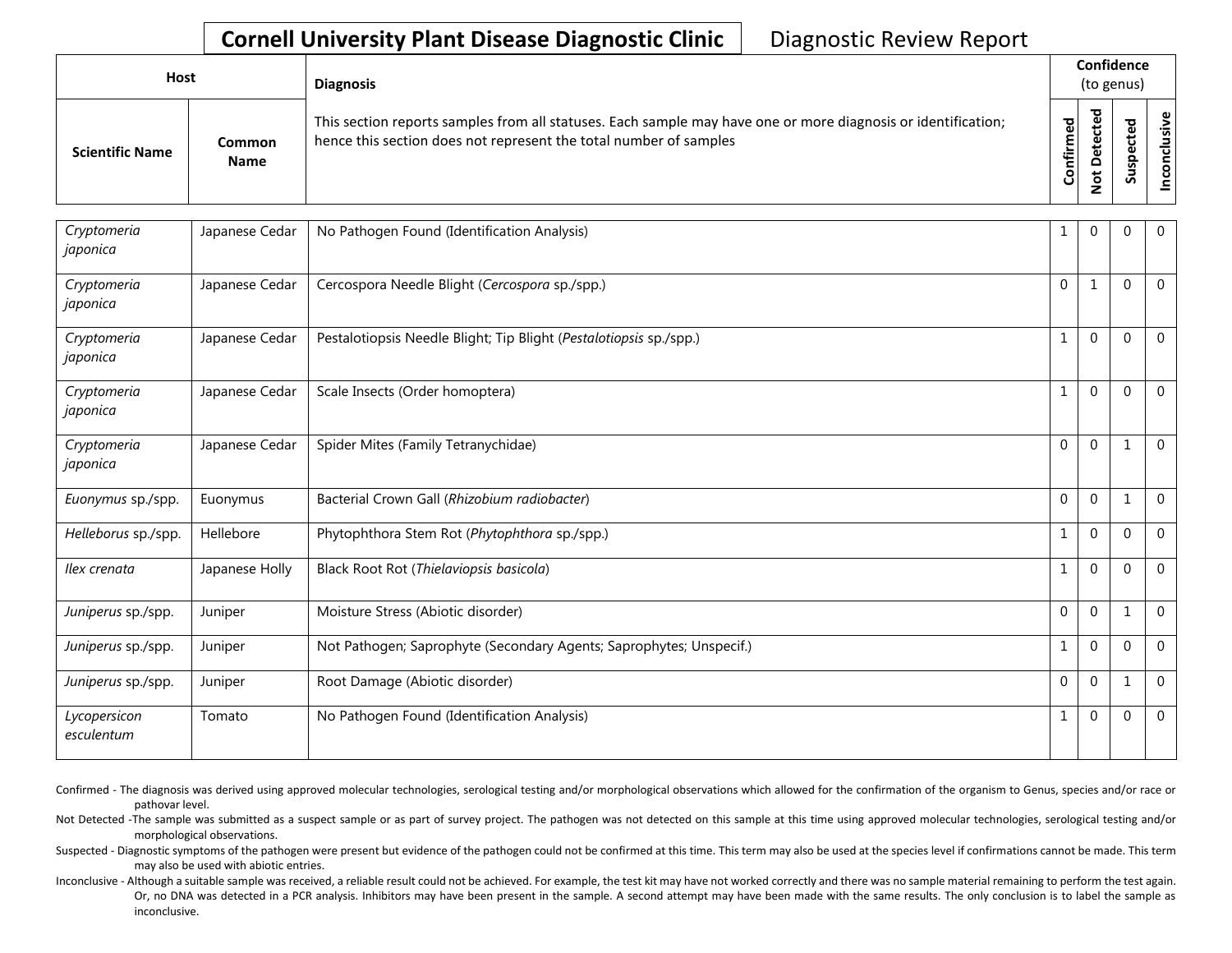| Host                   |                              | <b>Diagnosis</b>                                                                                                                                                                   |                |                   | Confidence<br>(to genus) |               |
|------------------------|------------------------------|------------------------------------------------------------------------------------------------------------------------------------------------------------------------------------|----------------|-------------------|--------------------------|---------------|
| <b>Scientific Name</b> | <b>Common</b><br><b>Name</b> | This section reports samples from all statuses. Each sample may have one or more diagnosis or identification;<br>hence this section does not represent the total number of samples | irmed<br>Confi | ъ<br>o<br>ىد<br>– |                          | Φ<br>šķ<br>᠊ᠣ |

| Lycopersicon<br>esculentum | Tomato             | Nutritional Deficiency (Abiotic disorder)       | 0            | $\overline{0}$ |                | $\mathbf{0}$   |
|----------------------------|--------------------|-------------------------------------------------|--------------|----------------|----------------|----------------|
| Ocimum basilicum           | Sweet Basil        | Fusarium Stem Rot (Fusarium sp./spp.)           | $\Omega$     | 1              | $\Omega$       | $\mathbf{0}$   |
| Ocimum basilicum           | Sweet Basil        | Stem Rot (Botrytis sp./spp.)                    | 1            | $\Omega$       | $\Omega$       | $\overline{0}$ |
| Ocimum basilicum           | Sweet Basil        | Downy Mildew (Peronospora belbahrii)            | $\mathbf{0}$ | 2              | $\Omega$       | $\mathbf{0}$   |
| Ocimum basilicum           | Sweet Basil        | Nutritional Deficiency (Abiotic disorder)       | $\mathbf 0$  | $\mathbf{0}$   |                | $\overline{0}$ |
| Ocimum basilicum           | Sweet Basil        | Sunscald (Abiotic disorder)                     | $\mathbf{0}$ | $\mathbf{0}$   | $\overline{2}$ | $\mathbf{0}$   |
| Picea pungens              | <b>Blue Spruce</b> | High Soil Moisture (Abiotic disorder)           | $\mathbf{0}$ | $\mathbf{0}$   | $\overline{2}$ | $\mathbf{0}$   |
| Picea pungens              | <b>Blue Spruce</b> | Nutrient Imbalance (Abiotic disorder)           | $\mathbf{0}$ | $\mathbf{0}$   |                | $\mathbf{0}$   |
| Picea pungens              | <b>Blue Spruce</b> | Stigmina Needle Blight (Stigmina lautii)        | $\mathbf{1}$ | $\mathbf{0}$   | $\Omega$       | $\mathbf{0}$   |
| Picea pungens              | <b>Blue Spruce</b> | Weir's Cushion Rust (Chrysomyxa weirii)         |              | $\mathbf{0}$   | $\Omega$       | $\Omega$       |
| Prunus persica             | Peach              | Cytospora Canker; Dieback (Cytospora sp./spp.)  | $\mathbf{0}$ | 1              | $\Omega$       | $\overline{0}$ |
| Prunus persica             | Peach              | Peach Bacterial Gummosis (Pseudomonas syringae) | $\mathbf{0}$ | $\mathbf{0}$   |                | $\Omega$       |
| Prunus persica             | Peach              | Unknown Abiotic Disorder (Abiotic disorder)     | $\mathbf{0}$ | $\mathbf{0}$   | 1              | $\overline{0}$ |
| Pseudotsuga<br>menziesii   | Douglas-fir        | Rhabdocline Needle Cast (Rhabdocline sp./spp.)  | 1            | $\mathbf{0}$   | $\Omega$       | $\overline{0}$ |

Confirmed - The diagnosis was derived using approved molecular technologies, serological testing and/or morphological observations which allowed for the confirmation of the organism to Genus, species and/or race or pathovar level.

Not Detected -The sample was submitted as a suspect sample or as part of survey project. The pathogen was not detected on this sample at this time using approved molecular technologies, serological testing and/or morphological observations.

Suspected - Diagnostic symptoms of the pathogen were present but evidence of the pathogen could not be confirmed at this time. This term may also be used at the species level if confirmations cannot be made. This term may also be used with abiotic entries.

Inconclusive - Although a suitable sample was received, a reliable result could not be achieved. For example, the test kit may have not worked correctly and there was no sample material remaining to perform the test again. Or, no DNA was detected in a PCR analysis. Inhibitors may have been present in the sample. A second attempt may have been made with the same results. The only conclusion is to label the sample as inconclusive.